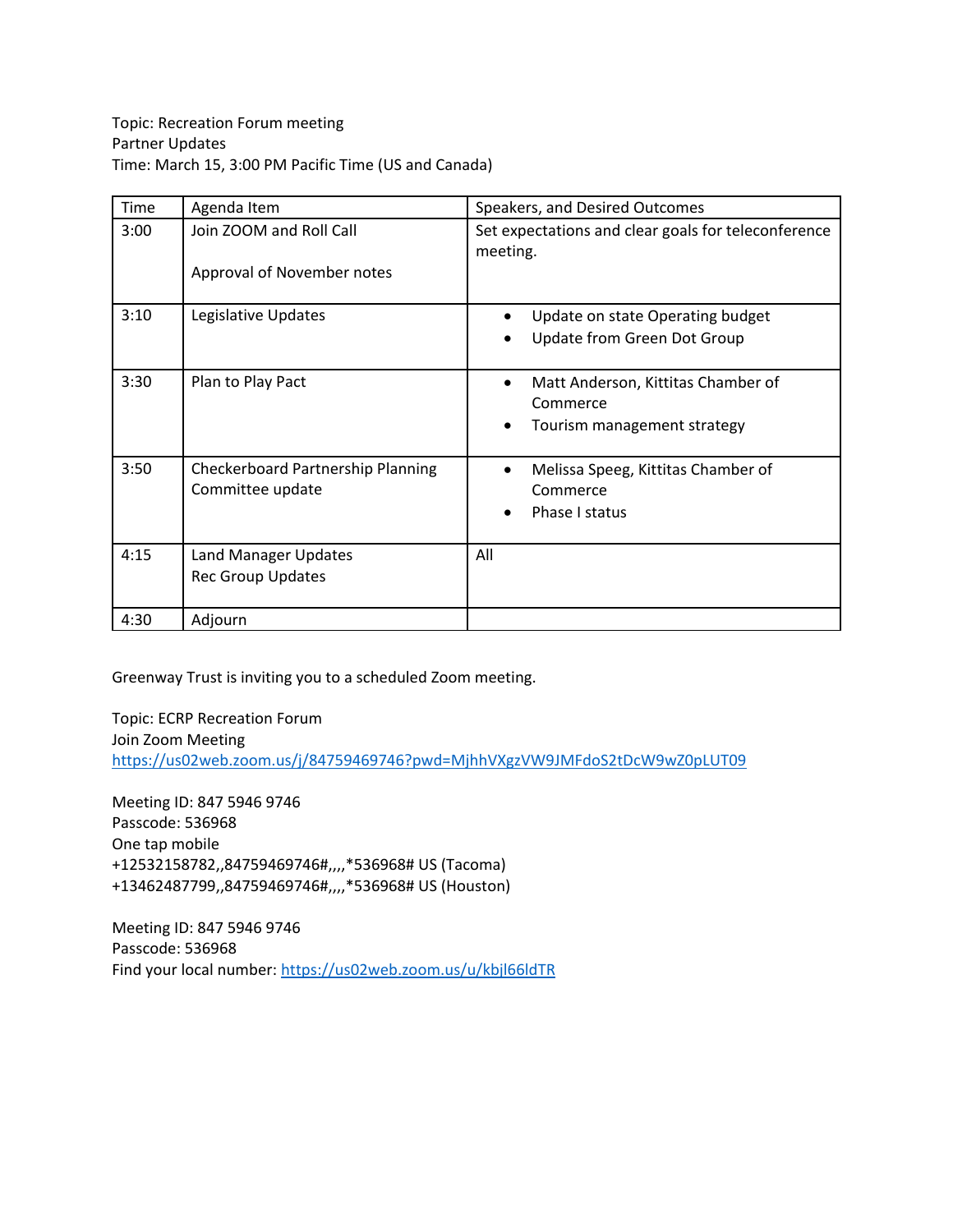Attendance: Eva Tyler, Wayne Mohler, Kevin Clements, Doug Kilgore, Barb Penniston, Bradley Gasawski, Ted Jackson, Eugene Reed, Karen Behm, Crystal Smith, Nancy Lillquist

Land Managers: Stephanie Margheim, Ross Huffman, Heidi Anderson, Deb Davis, Deb Kelly, Jason Goldstein

Guests: Melissa Speeg, Suzanne Corkran, Matt Anderson, Kurt Hellman (CNW), Vince Pruis

- Legislative updates/Green Dot group
	- $\circ$  GDR maintenance money that was asked for came through, whether due to our lobbying efforts or the joint efforts of others!
		- Funding available for roads, trailheads, water access points, maintenance, outreach, etc
		- Not much funding for enforcement, however
		- New LT Murray manager in communication with Kevin to see how we can engage volunteers with
		- Upcoming GDR meeting: regroup, review, and discuss next practical steps!
	- o WDFW
		- Two things going on:
			- 3.ish million, which included the Green Dot and other maintenance
			- 5mil request from WTA for the backlog
				- o WTA was funded, other request wasn't, but the language in the 5m was tweaked to allow more applications of the funding
				- o Will allow for education position, target shooting management position (Wenas), Manastash Ridge efforts, etc
	- o DNR
		- E&E will be pursued under other avenues, because their 5m does not cover this
		- However VERY excited about the 5m ongoing funds!
- Trail options committee
	- $\circ$  Has been in communication with Joe R, Lindsey P, Deb D to review maps for alternate trail options
		- Meeting will occur sometime in April, when Eva returns from Arizona
- Plan to Play Pact
	- $\circ$  A mission/directive from the Board of County Commissioners when Chamber applied for lodging tax funding
		- Acknowledges that tourism has been booming, but comes with its own set of challenges
	- $\circ$  PPP is a messaging campaign to amplify Recreate Responsibly talking points
		- Aims to develop videos and other materials to share with visitors
		- **Based on similar models in Outdoor Colorado, known as the Adventure by** Nature Pledge
		- <https://www.youtube.com/watch?v=EtgAvO0m6hc>
	- o Question for Rec Forum:
		- What are the messages unique to Kittitas that we should project to tourism base?
			- Eva parking issues need to be addressed. Encouraging people to plan ahead for parking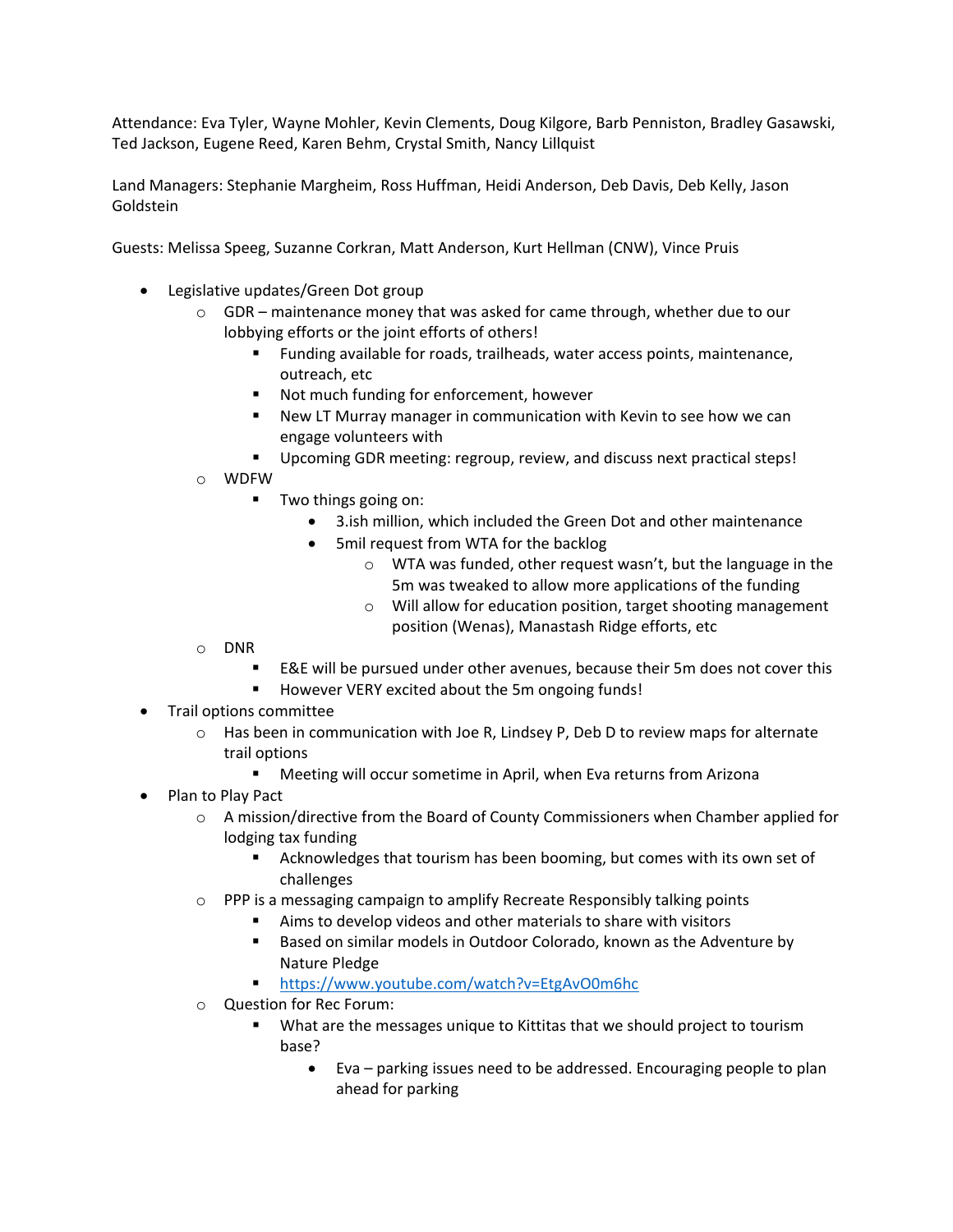- Jason a primer on what permits are needed
	- o Kevin Eastern part of county gets confused and thinks all they need are snowpark passes in winter, but Discover is still required!
- Nicky sanitation and trash
- Bradley can we encourage people to volunteer?
	- o May need to navigate how that can earn you a free Discover Pass
- The Debs offer to coordinate topics from within USFS to share
- Ted can we coordinate with TREAD on implementing a map of where passes are needed?
- Matt offers to email our group list with follow up and prompts
- CPPC
	- $\circ$  Quick recap last update from CPPC was over a year ago, so review of origin and goals
		- Effort to permanently protect 48k acres of old checkerboard lands in Kittitas County. 10k acres already divested
			- Some divested using Land and Water Conservation Fund \$\$
			- Some use Forest Legacy Fund \$\$
			- Other acres under exploration for a new community forest
		- Three main segments:
			- Cabin Creek enmeshed with DNR, high timber production, highest revenue potential
			- Taneum/Manastash Popular motorized rec spot, enmeshed with USFS. Abuts several HOAs
			- Cle Elum Ridge Popular rec adjoining communities, important for fire safety and habitat
	- $\circ$  Group made up of local community members, Yakama Nation, and land managers to figure out permanent conservation
	- o Community forest model is the current goal, after visiting similar forests around the country
		- **Provides local control, many economic and ecological benefits**
	- $\circ$  Group conducted a community survey on priorities and concerns for the land. Findings:
		- Fire/Forest Health was the biggest issue of concern for both residents and nonresidents
			- Increased recreational pressure was #2, with nonresidents most concerned about continuing access to the lands
		- Visitors cared more about rec/access, while residents care about habitat at the same degree as recreation and at a higher degree than access
		- Public's priorities for managing the land differed between residents and visitors:
			- Residents want management focused on forest health, water supply, and habitat, in addition to recreation. Thinking more broadly about the impacts that are seen.
	- $\circ$  CPPC currently determining ownership. Not focused on management, that will be left up to the future owner with community input (one of the sideboards of TNC selling)
	- o Huge outreach effort to several dozen local officials, business leaders, clubs, law enforcement and emergency response staff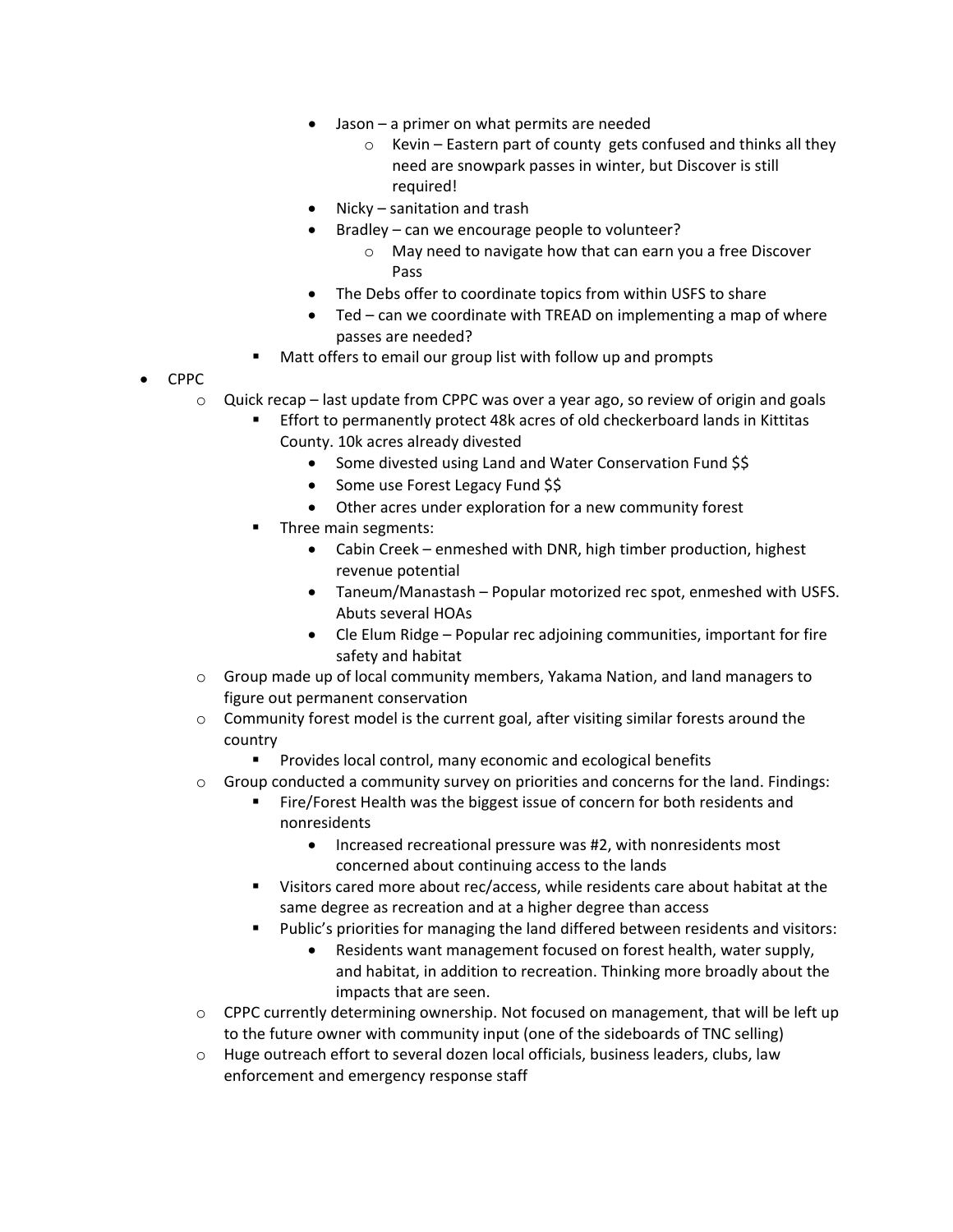- "Development on the ridge would not be safe, because it increases the risk of fire and expands the Wildland-Urban Interface. The cost of protecting the ridge lands is already high, and would grow with valuable homes on the land"
- o Current situation:
	- Grants pursued to purchase the property
		- \$14million via LWCF to transfer Taneum lands to USFS (waiting for results)
		- \$6million via Forest Legacy Program to transfer Cabin Creek to DNR (waiting for results)
		- \$3million RCO to transfer first Phase of Cle Elum lands
- o Asks and Next Steps
	- Participation in CPPC is open! Contact Melissa [\(mspeeg@kittitasconservationtrust.org\)](mailto:mspeeg@kittitasconservationtrust.org) or Nicky [\(nicky.pasi@mtsgreenway.org\)](mailto:nicky.pasi@mtsgreenway.org)
	- **EXECOMMUNICATE:** Communication resuming now that COVID restrictions are relaxed
	- Advocating for DNR ownership supporting local staff in asking Olympia leadership
- o Questions:
	- Can CPPC present to Field and Stream?
		- YES
- Land Manager Updates
	- o State Parks
		- Busy winter! A lot of snowfall (went over snow removal budget)
		- New program manager was just hired for winter program, will be introduced at a future Rec Forum meeting
		- New Statewide Trails manager, Lisa Anderson, Jason willing to connect with Forum
			- [lisa.anderson@parks.wa.gov](mailto:lisa.anderson@parks.wa.gov)
	- o DNR
		- Got the Education and Enforcement warden up on March 1! Currently training in Yakima, will be up in Kittitas and looking to introduce to the Rec Forum. On Weds-Sat.
		- Green Dot Rd update meeting dates TBD, but the publication should be out sometime this month
			- Rec Forum will share when it goes live
		- Down a few maintenance folks between Yakima and Kittitas, trying to ensure things will open on time
			- One position open on DNR website now, closes end of next week
			- Second position has yet to be posted (this one spends half time in TCF)
	- o USFS
		- Northern districts developing a list for prescribed burn projects
		- Mushroom season opening in May, watch out for alerts
			- Ditto fire gathering opportunities
		- Rec staff transitioning from winter to summer, gearing up summer planning to open campgrounds and clear trails
			- All seasonal workers hired, coming onboard in May
			- GAOA projects taking place in campgrounds this summer
				- Installing bear boxes